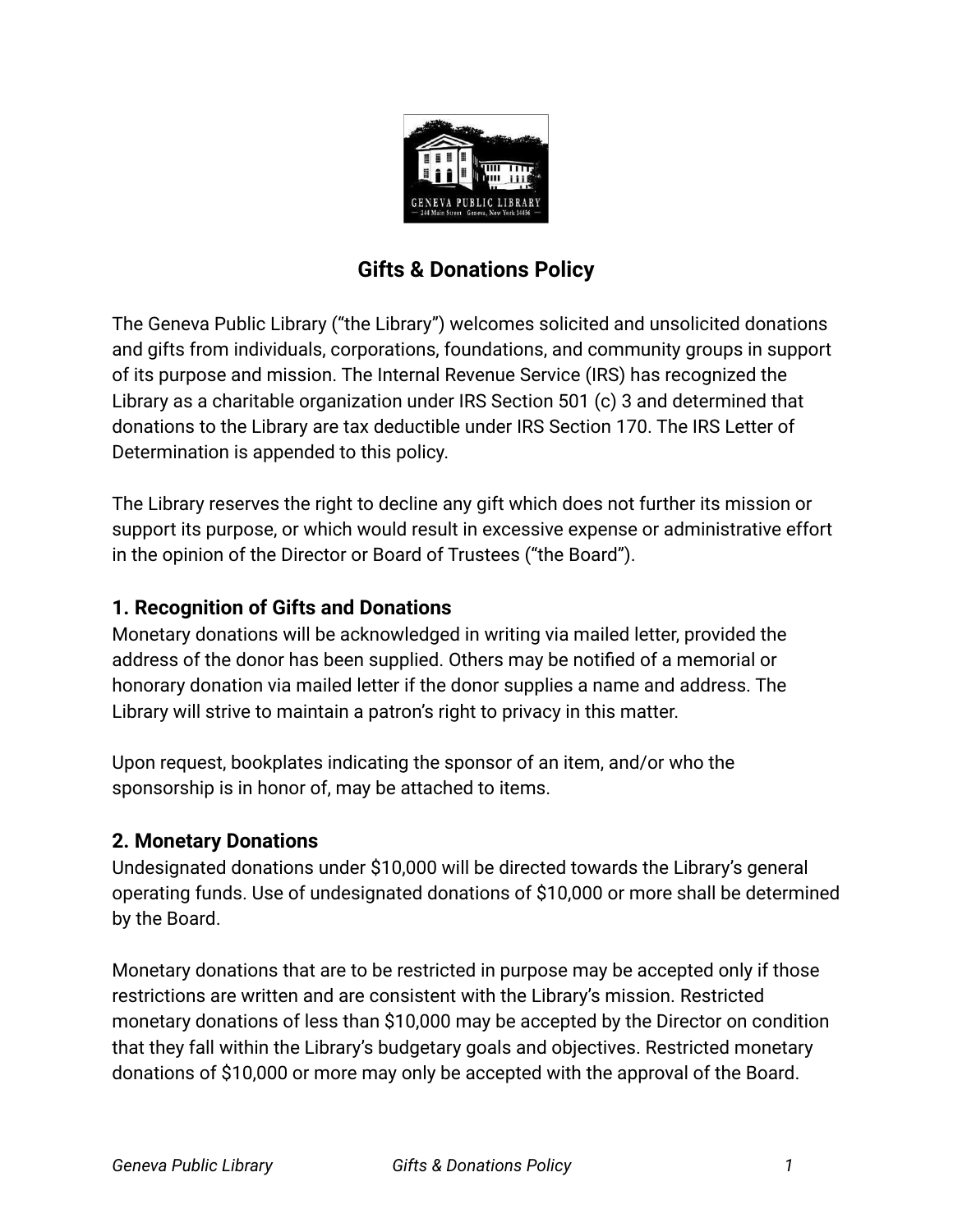### **3. Donations of Personal Property**

The Library does not provide donors with an estimated value for any gifts of personal property.

Gifts of personal property, such as books and DVDs, shall be accepted on the condition that the Library reserves the right to add these gifts to its collection, distribute the items to other libraries, or sell, donate, or discard these gifts. No agreement will be made to waive this control. Items added to the collection shall meet the same selection criteria as items purchased by the Library for its collections.

Gifts of personal property with an estimated value exceeding \$500, such as real estate, art, landscaping items, gifts of exterior ornamentation, sculpture or signage, must be approved by the Board.

Artwork, local author/artist materials, or local history documents may be accepted if accompanied by a Deed of Gift Form, or similar documentation transferring sole and exclusive ownership of the work to the Library without restrictions.

#### **4. Securities**

A gift of securities, stocks, or bonds entitles a donor to an income tax deduction. A gift of appreciated securities may also reduce capital gains tax liability.

The Library encourages individuals considering a gift of securities to first consult legal and/or financial counsel.

#### **5. Program Sponsorships**

Sponsorships of Library programs shall be approved by the Director or their designee on the condition that the Library's association with the sponsor will positively affect the public image of the Library in the community and that the sponsor is generally aligned with the purpose and mission of the Library.

#### **6. Gift Planning**

The Library accepts many forms of planned giving including, but not limited to, bequests, life insurance policies in which the Library is a named beneficiary, gift annuities, and charitable trusts. A codicil naming the Geneva Public Library as a beneficiary can be added to an existing will. Planned giving to the Library may be restricted in accordance with this policy.